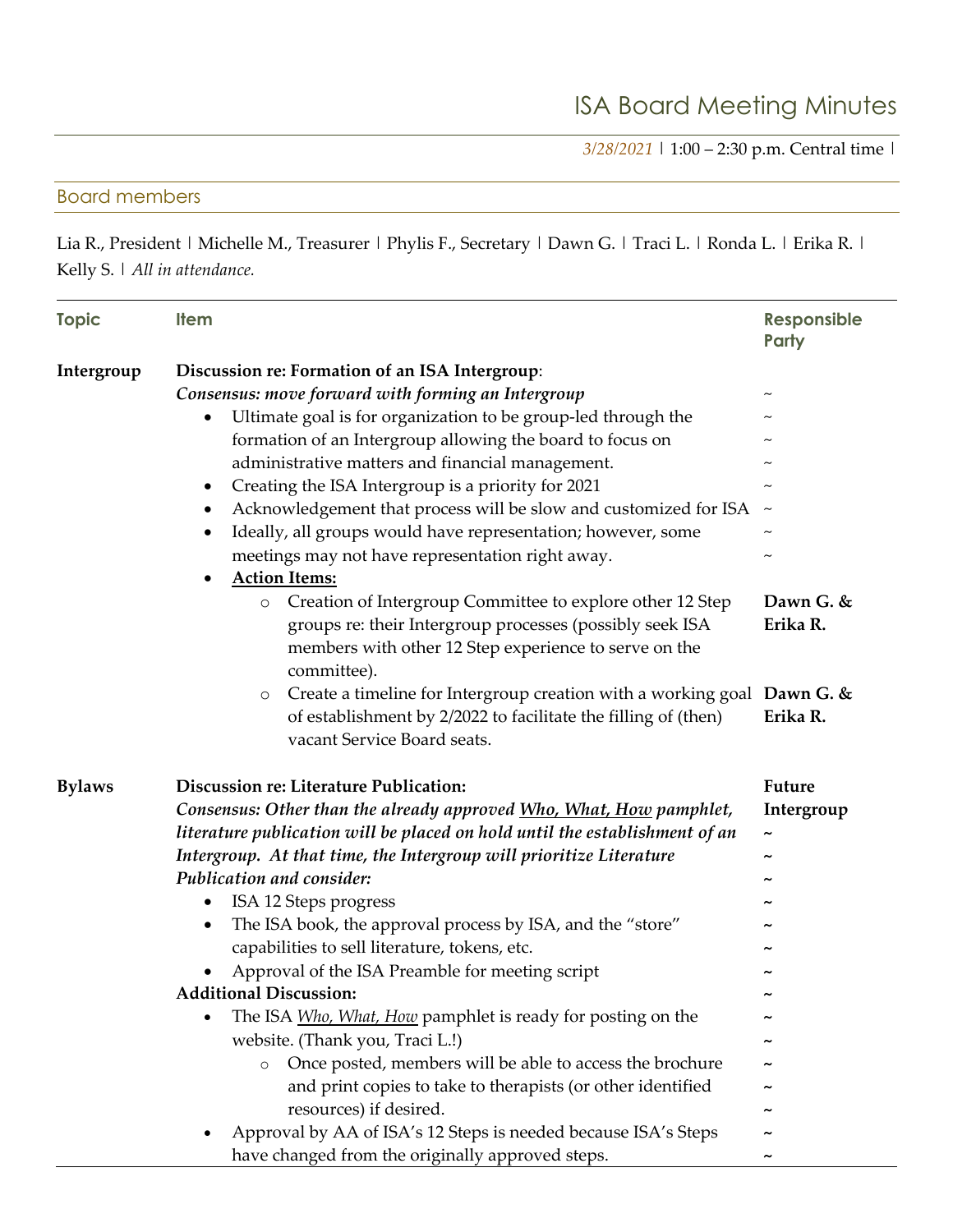| <b>Topic</b> | <b>Item</b>                                                                                                                                                                                                                                                                                                                                                                                                                                                                                                                                                                            | Responsible<br>Party                                    |
|--------------|----------------------------------------------------------------------------------------------------------------------------------------------------------------------------------------------------------------------------------------------------------------------------------------------------------------------------------------------------------------------------------------------------------------------------------------------------------------------------------------------------------------------------------------------------------------------------------------|---------------------------------------------------------|
|              | <b>Action Items:</b><br>Coordinating with Gaylynn N. to post Who, What, How<br>$\circ$<br>pamphlet to website<br>Notifying Meeting Contacts of the posting to the website of<br>$\circ$<br>Who, What, How pamphlet and asking them to announce the<br>posting of the pamphlet at their meetings<br>Submit request to AA for permission to be recognized as a 12 Erika R.<br>$\circ$<br>Step organization using ISA's current 12 Steps<br><b>Discussion re: Service Board Positions:</b><br>See Action Items under Intergroup Discussion.<br><b>Discussion re: Meetings</b>             | Ronda L.<br><mark>???</mark>                            |
|              | Consensus: ISB will meet in May, June, and October. The May meeting will $\sim$<br>include the following agenda items:<br>5-minute update from each committee chair (Retreat, Tools, Finance,<br>Website)<br>Website discussion - specifically funding<br><b>Summer Retreat</b><br><b>Action Items:</b><br>Selecting a date via a Doodle poll for the May Meeting<br>$\circ$<br>Corresponding with committee chairs re: attending the<br>$\circ$<br>meeting and presenting a 5-minute update<br>Transmitting a list of volunteers from retreat sign-up to each<br>$\circ$<br>committee | Lia R.<br>Ronda L.<br>Ronda L.<br>$\tilde{\phantom{a}}$ |
|              | <b>Discussion re: Committees</b><br>See Notes and Action Items under Meetings Discussion.                                                                                                                                                                                                                                                                                                                                                                                                                                                                                              |                                                         |
| Preamble     | <b>Discussion re: Preamble Approval Process</b><br>See Notes under Literature Publication Discussion.                                                                                                                                                                                                                                                                                                                                                                                                                                                                                  |                                                         |
| Committees   | Discussion re: Reports and Tasks for Each Committee<br>See Notes under Meetings Discussion re: 5-minute update from each ~<br>committee chair at upcoming May meeting.                                                                                                                                                                                                                                                                                                                                                                                                                 |                                                         |
|              | Meetings-<br>It is likely that changes will be coming because of the easing of<br>٠<br>Covid restrictions. Meetings will either opt to be Zoom only, face-to- ~<br>face only, or a hybrid of both.<br>Groups have the option of creating a unique name for their meeting.                                                                                                                                                                                                                                                                                                              | ~                                                       |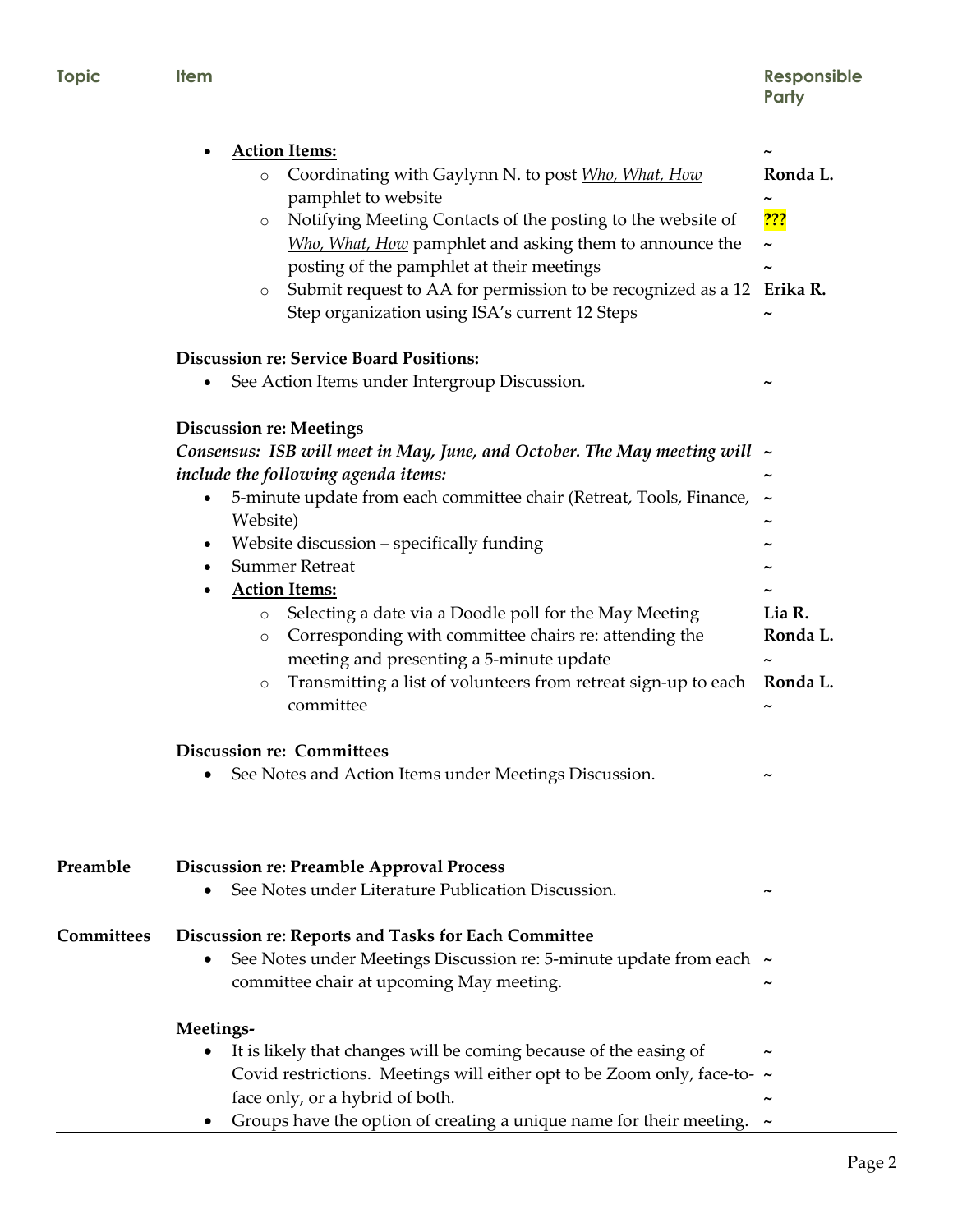| <b>Topic</b> | <b>Item</b>                                                                                                                     | <b>Responsible</b><br>Party |
|--------------|---------------------------------------------------------------------------------------------------------------------------------|-----------------------------|
|              | Each meeting is responsible for their own meeting script and may<br>٠<br>have a version posted on the website for quick access. | ∼                           |
|              | Kelly S. collects attendance data and feedback quarterly from                                                                   |                             |
|              | meeting contacts and reported the following:                                                                                    | Kelly S.                    |
|              | There are currently 15 active meetings; no meetings have<br>$\circ$                                                             |                             |
|              | closed                                                                                                                          |                             |
|              | Of the 15 meetings, 14 responded with data this quarter<br>$\circ$                                                              |                             |
|              | For the week sampled, 153 members attended meetings<br>$\circ$                                                                  | ∼                           |
|              | Retreat-                                                                                                                        |                             |
|              | Took place at Camp Allen, TX - Feb. 26, 2021<br>٠                                                                               |                             |
|              | Great feedback overall. Comments included requests for more free                                                                | $\tilde{\phantom{a}}$       |
|              | time, however, opting out of a session is always an option.                                                                     |                             |
|              | Speaker received good, but not outstanding feedback<br>٠                                                                        |                             |
|              | Financials still need to be fully reconciled. Once the reconciliation is $\sim$                                                 |                             |
|              | complete, and depending upon the circumstances, refunds for ISA's $\sim$                                                        |                             |
|              | that did not attend will be addressed.                                                                                          |                             |
|              | Michelle M. has posted a spreadsheet re: retreat financials in Google ~<br>٠                                                    |                             |
|              | Drive.                                                                                                                          | ~                           |
|              | <b>Action Items:</b>                                                                                                            |                             |
|              | Send list of volunteers for summer and 2022 retreat to<br>$\circ$                                                               | Ronda L.                    |
|              | Andrea and ask her to call a meeting to select chair(s).                                                                        |                             |
|              | Reach out to Gaylynn N. and ask her to add volunteer<br>$\circ$                                                                 | Ronda L.                    |
|              | opportunities to the website.                                                                                                   |                             |
|              | Tools Committee – (Open Agenda Item – See Meetings Discussion re: 5-                                                            | Laura F.                    |
|              | minute update at next meeting).                                                                                                 |                             |
|              | What Tools Workshops occurred over the last Quarter<br>٠<br>(Jan/Apr/Jul/Oct)?                                                  |                             |
|              | What upcoming Tools Workshops are scheduled?<br>٠                                                                               |                             |
|              | What is the protocol for non-Houston meetings that want to host a<br>٠                                                          |                             |
|              | Tools Workshop? (tokens, etc.)                                                                                                  | ∼                           |
|              |                                                                                                                                 |                             |
|              | Literature Committee -                                                                                                          | Kathy G.                    |
|              | This committee may handle tokens, produce material, develop                                                                     |                             |
|              | approval process, mail literature, etc.?                                                                                        |                             |
|              | Next steps to be determined once an Intergroup is formed and can                                                                |                             |
|              | coordinate with committee                                                                                                       | ~                           |
|              | Website Committee – (Open Agenda Item – See Meetings Discussion re:                                                             | Gaylynn N.                  |
|              | 5-minute update at next meeting).                                                                                               |                             |
|              | Keep website updated<br>$\bullet$                                                                                               |                             |
|              | It has come to attention that members do not know how to make                                                                   |                             |
|              | contact re: Zoom information or how to make changes to the                                                                      |                             |